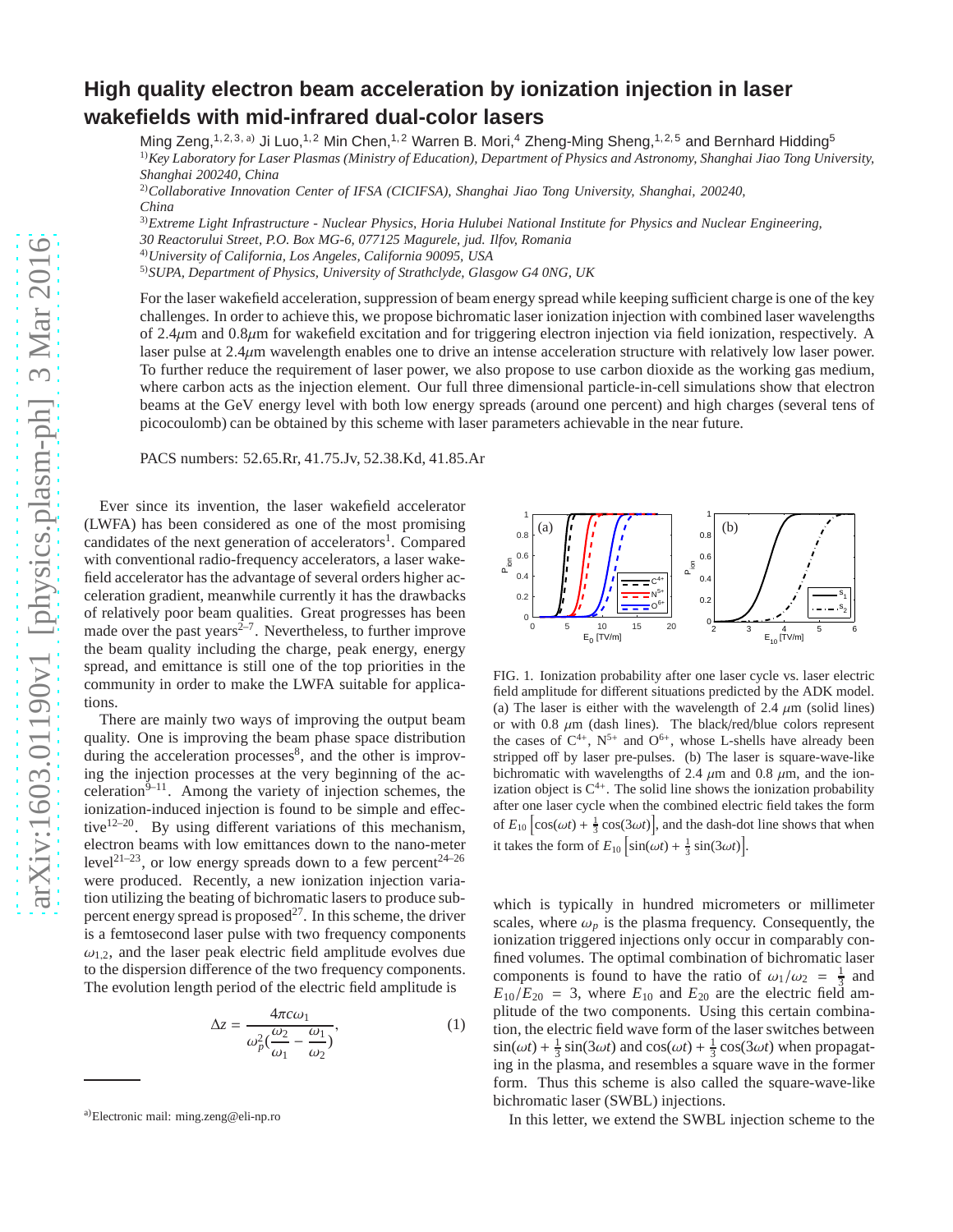mid-infrared laser region. Instead of a 800 nm laser combined with a frequency tripled split off part<sup>27</sup>, we use a laser pulse with 2.4  $\mu$ m wave length and combined with a 800 nm laser. Such 2.4  $\mu$ m laser pulse in the 100 TW level using OPCPA technique is already under design<sup>28</sup>. Moreover, we choose a few-cycle 800 nm laser pulse as the  $\omega_2$  component, which is a standard laser technique<sup>29–31</sup>. Carbon dioxide is chosen as the injection gas, but the actual injection element is carbon instead of oxygen. This reduces the required laser intensity to less than a half compared with the case of using nitrogen.

Many of the existing studies use nitrogen as the injection gas, because the ionization threshold of the nitrogen inner shell is very close to the femtosecond laser electric field amplitude that widely achievable recently<sup>16,18</sup>. There are also a few use carbon dioxide or oxygen as the injection gas, but only oxygen atoms contribute to the injections<sup>17,19</sup>. In order to see the different ionization thresholds for the inner shell of a few such elements, we use the widely accepted ADK model $32-34$ . According to this model, the ionization probabilities for different elements under different laser field amplitudes are shown in Fig. 1.

Figure 1(a) shows the ionization probability after one laser cycle vs. electric field amplitude either for 2.4  $\mu$ m or for  $0.8 \mu$ m lasers. Only the first K-shell electrons are considered. We do not consider the L-shell electrons because they can be fully ionized by the electric fields which are even one magnitude smaller than the one used in the plot. And we also do not plot the ionization probability for the second K-shell electrons because they are not necessary in our discussions. We can see that for notable ionization probabilities ( $P_{\text{ion}} \ge 1\%$ ), the electric field amplitude should exceed about 3.3, 5.4 and 8.1 TV/m for  $C^{4+}$ ,  $N^{5+}$ , and  $O^{6+}$ , respectively. Thus the ratio of the laser intensity thresholds to ionize the inner shell of these three elements is about 1:2.7:6. In many simulations, we empirically find that a relatively larger laser spot size (thus lower laser intensity if the laser power is fixed) and lower plasma density can increase both the final output electron beam energy and charge. So we choose carbon as the ionization injection element in the following discussions.

Figure 1(b) shows the ionization probability after one laser cycle when a combined SWBL laser is used. The solid and dash-dot lines show the ionization probability when the laser is in the form of  $E_{10} \left[ cos(\omega t) + \frac{1}{3} cos(3\omega t) \right]$  and  $E_{10} \left[ \sin(\omega t) + \frac{1}{3} \sin(3\omega t) \right]$ , respectively. The big difference of these two lines is because that the ionization rate grows exponentially when the peak electric field increases $34$ . One can see that the thresholds for notable ionization probabilities are 2.5 and 3.4 TV/m for the two waveforms, respectively. It means that the intermittent K-shell ionization can occur if  $E_{10}$  is between 2.5 and 3.4 TV/m.

We performed a series of full three dimensional (3D) particle-in-cell (PIC) simulations to study the injection and acceleration processes using the code  $OSIRIS<sup>35</sup>$ . According to the previous conclusions, we choose carbon as the injection element, and both  $CH_4$  and  $CO_2$  can be the candidate. But  $CO<sub>2</sub>$  has the priority because of the safety considerations. The electric field amplitude of the 2.4  $\mu$ m component is chosen to



FIG. 2. Schematic diagram of the plasma profile in the simulations. The pseudo-color plot shows the distribution of the background plasma electrons, and the black solid line in the middle shows the longitudinal density profile of  $C^{4+}$ . The region from  $z = 0$  to 1000  $\mu$ m is uniform for both the background plasma and C<sup>4+</sup>. The region from  $z = 1400 \mu m$  to infinite is a transversely parabolic channel without  $C^{4+}$ . The region from  $z = -400$  to 0  $\mu$ m is a transition from vacuum to the plasma, and the region from  $z = 1000$  to 1400  $\mu$ m is a transition from the uniform region to the channel. The axial plasma density in the channel is the same as the density of the uniform region.

be 3.07 TV/m, corresponding to the normalized vector potential of  $a_{10} = 2.295$  which can excite a relativistic wake to trap electrons. Consequently the  $0.8 \mu m$  component has the normalized vector potential of  $a_{20} = 0.255$ . From the above discussions it is clear that under this intensity, the oxygen atoms do not provide K-shell electrons. The two components of the SWBL have the same waist size of  $W_{10} = W_{20} = 60 \ \mu \text{m}$ . The laser pulse component of 2.4  $\mu$ m wavelength has the fullwidth-half-maximum (FWHM) duration of 100 fs, and the 0.8  $\mu$ m component has the duration of 10 fs. Their profile maximums overlap initially. We use shorter duration of the  $0.8 \mu$ m component to avoid ionization injection from multiple electric field peaks. The gas target profile is schematically shown in Fig. 2. The uniform region from  $z = 0$  to  $1000 \mu m$  is used for a stable SWBL injection. The channel from  $z = 1400 \mu m$  to infinite is used for a stable long distance acceleration, which has a matched channel depth<sup>5</sup>. The plasma density of the uniform region is  $n_p = 1.92 \times 10^{17}$  cm<sup>-3</sup>, so that the theoretical injection interval is 1.8 mm according to Eq. 1. We choose three cases of  $C^{4+}$  densities for simulations:  $n_{C^{4+}} = 0.28, 0.56$  and  $1.2 \times 10^{16}$  cm<sup>-3</sup>, respectively. The last choice means we have to use pure  $CO<sub>2</sub>$  in the injection stage, because each CO<sub>2</sub> molecule provides 16 background plasma electrons, and  $n_{\text{C}^{4+}}/n_p = \frac{1}{16}$  is the maximum.

Firstly, we present the results from  $n_{C^{4+}} = 0.28 \times 10^{16} \text{ cm}^{-3}$ . Some typical laser-plasma snapshots together with the  $(p_z, z)$ phase space plots of the injected electrons are shown in Fig. 3. Figure 3(a) to 3(d) are some snapshots of the acceleration structure. Figure 3(e) shows the laser peak electric field evolution. At the beginning, the laser evolves as the theoretical prediction for a SWBL with a period of  $\Delta z = 1.8$  mm according to Eq. 1. Later it undergoes the self-focusing and the focusing due to the channel for  $z > 1.4$  mm. It is worth noting that such self-focusing can occur even in uniform plasma without channel, and the self-focal length is  $z_{\rm sf} = Z_R(P/P_c - 1)^{-1/2} = 2.7$  mm by the weak relativistic assumptions<sup>25</sup>. In our case, the injection stage, which has  $C^{4+}$ ,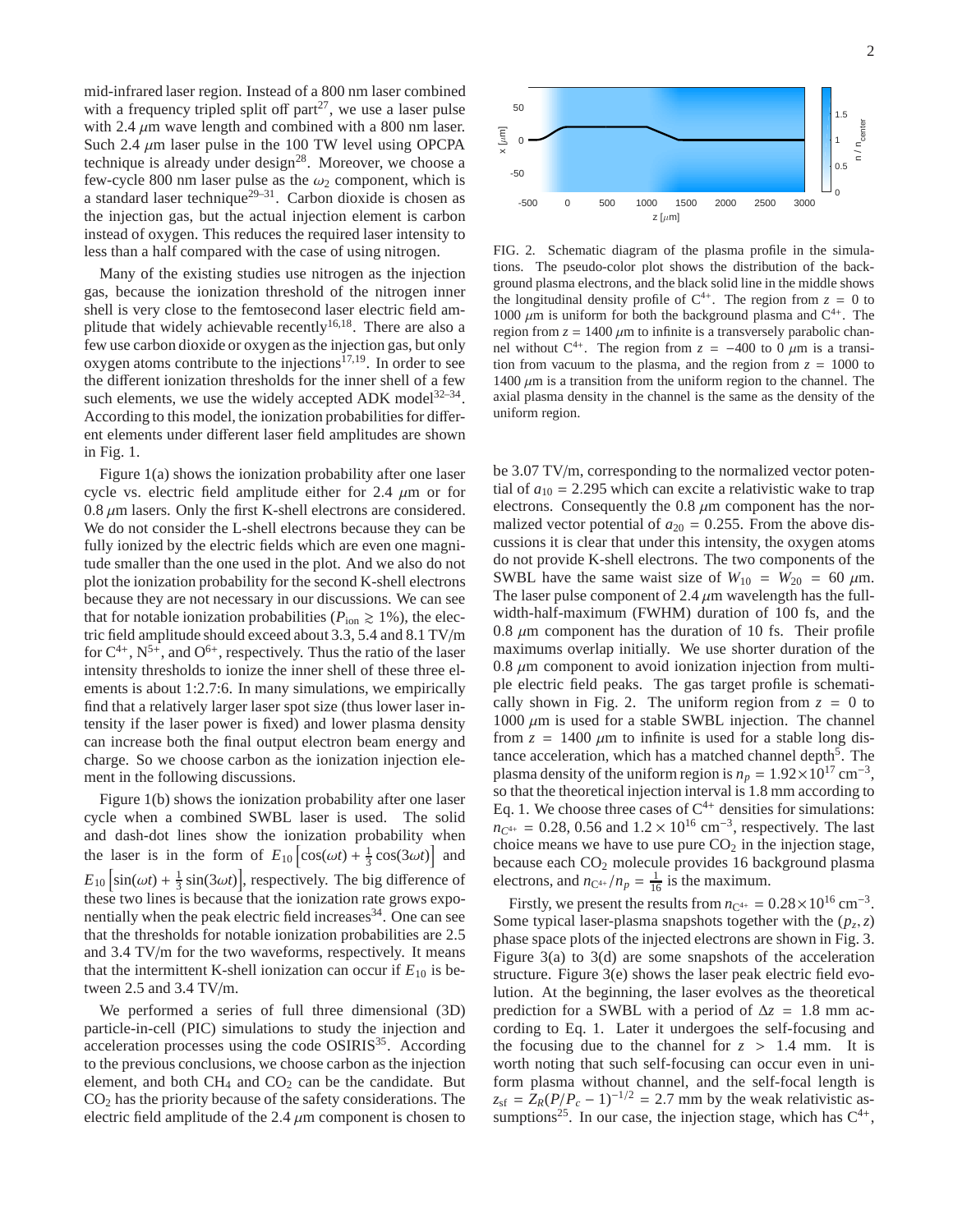

FIG. 3. (a-d) Four snapshots of plasma electron density distributions. The blue color shows the plasma density projections to 3 planes. The contours in the right half of the boxes show the laser electric fields at different distances. The red dots in (b-d) show the injected electrons (multimedia view 1). (e) The laser peak electric field vs. *z*. (f) The energy and energy spread evolution of injected beam. (g) and (h) show the  $(p_z, z)$  phase space distributions of injected electrons at the distances corresponding to the snapshot of (c) and (d), respectively. The black curves in (g) and (h) are the projections to the  $p_z$  axis (multimedia view 2).

is in the range of  $-400 \mu m < z < 1400 \mu m$ . This is the reason why there is no injection due to self-focusing, and only one injection bunch exists as show in Fig. 3(g). Although not explicitly showing here, it can be seen from the supplemental multimedia of Fig.  $3(g)$  and  $3(h)$  that the injection starts from  $z = 220 \mu m$  and ends at  $z = 980 \mu m$ . Figure 3(f) shows the energy and energy spread evolution of the injected beam. One can see that the energy spread reaches a minimal at about  $z = 1$  cm even though the energy still grows linearly after that. This is because that the phase rotation before dephasing is the main process for minimizing the energy spread. Figure 3(h) shows the phase space distribution at the optimal acceleration distance, i. e. the distance where the relative energy spread has its minimal value. The energy spread is 0.88 % in FWHM in this case. One may note that there is another small spike in the phase space projection in Fig. 3(h). This spike is from the same injection period instead of another bunch.

Next we present the results using different  $n_{\rm C^{4+}}$ : (1) 0.28  $\times$ 10<sup>16</sup> cm<sup>-3</sup>, (2) 0.56 × 10<sup>16</sup> cm<sup>-3</sup> and (3) 1.2 × 10<sup>16</sup> cm<sup>-3</sup>. The laser evolutions and the injection processes are similar, but the output electron beams show differences as one can see in Fig. 4. From Fig. 4(a) to 4(c), one can see that the beam injections only occur in the injection stage  $(z < 1.4$  mm), during which the emittance in the laser polarization direction  $\epsilon_p^*$  also grows abruptly. In the acceleration stage ( $z > 1.4$  mm)  $\epsilon_p^{\nu}$ oscillates and grows slowly. Similar phenomenon is also observed by others $36$ . One can also observe that the emittance in the other transverse direction  $\epsilon_s^*$  continuously grows slowly. Figure 4(d) shows the optimal acceleration distances and the energy gain at these distances for the three cases. The positive correlation of the optimal acceleration distances and  $n_{C<sup>4+}</sup>$ is because that the beam loading effect modifies the acceleration electric field, thus a larger injected charge makes the

 $(p_z, z)$  phase rotation slower<sup>37</sup>. Figure 4(e) shows the charges and energy spreads for the three cases. It is clear that a larger number of injected charges makes the relative energy spread larger, although the optimal acceleration distance is longer, and the corresponding energy gain is larger. We also plot the charge numbers within the FWHM in the energy spectra. One can see that about a half of the beam charge is inside the FWHM range, thus the FWHM energy spreads truly represent the beam qualities. Figure 4(f) shows the spectra of the three cases at the optimal acceleration distances.

To conclude, we have proposed a new configuration for producing high quality beams in LWFAs. The gas target has an injection stage with a uniform distribution of pure  $CO<sub>2</sub>$  or  $CO<sub>2</sub>$ mixed with some background gas, and an acceleration stage with transversely parabolic distributed pre-discharged plasma channels. The background gas and the gas in the acceleration stage can be a regular low-Z gas such as  $H_2$  or He, and can also be  $O_2$  since the K-shell of O has extremely low ionization probability with the laser amplitude we are using. A dual-color laser pulse with a waist of 60  $\mu$ m is adopted, where the main pulse has a duration of 100 fs at the wavelength of 2.4  $\mu$ m, and the trigger pulse has a duration of 10 fs at the wavelength of  $0.8 \mu m$ , but the maximums of their profile overlap. Femtosecond level temporal synchronization of these two pulses is required. Such  $2.4 \mu m$  (100 fs duration, 71 TW peak power) laser system is under design<sup>28</sup>, and such 0.8  $\mu$ m (10) fs duration, 7.9 TW peak power) laser technique is already available<sup>31</sup>. Output electron beam can have charge and energy spread of (13.56 pC, 0.88%), (27.05 pC, 1.25%) or (57.22 pC, 1.38%) for different densities of  $CO<sub>2</sub>$  cases. It is also worth noting that higher injected charge is achievable by using another injection gas which provide fewer background electrons, such as CH4. Our configuration can produce several times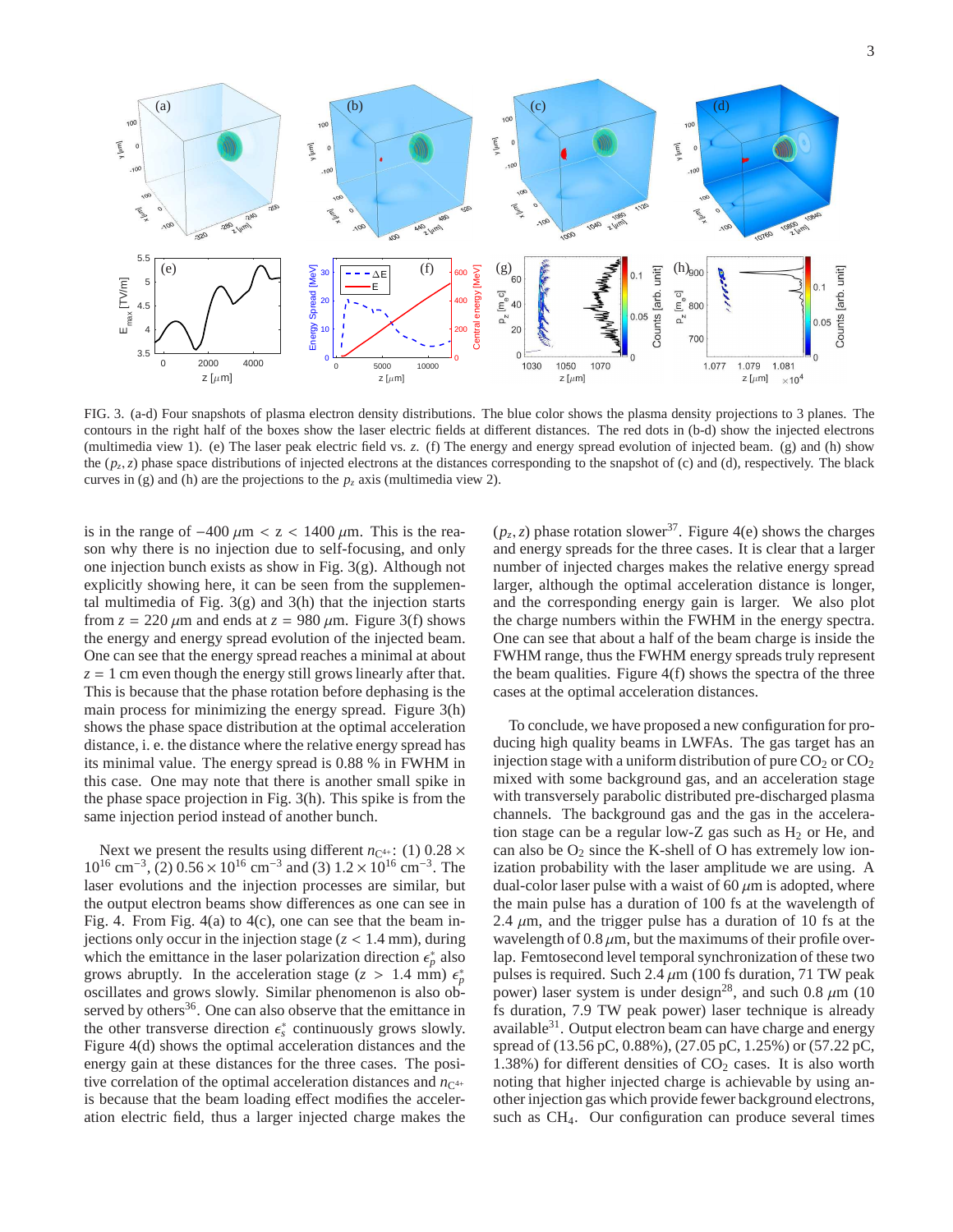

FIG. 4. Plots showing the electron beam qualities in three cases. The evolutions of the trapped electron beam charge (red curves) and the normalized transverse emittance (blue curves) with  $n_{C^{4+}} = 0.28$ , 0.56 and  $1.2 \times 10^{16}$  cm<sup>-3</sup> are illustrated in (a), (b), and (c) respectively, where the solid and dashed blue curves are the emittances in the directions paralleled to and perpendicular to the laser polarization direction, respectively. (d) The optimal acceleration distance and the energy gain at this distance vs.  $n_{C^{4+}}$ . (e) The final charge (absolute number) of the whole beam, the charge within FWHM respect to the peak energy in the spectrum, and the relative energy spread in FWHM at optimal acceleration distance vs.  $n_{C4+}$ . (f) The energy spectra at the optimal acceleration distance for the three cases.

higher charge compared with other LWFA researches with energy spreads of the 1% level. This is because the main pulse at longer wavelength and a relatively low plasma density are used in our scheme, thus with a limited power the laser pulse can have much larger waist, which can drive a larger wake structure to load a higher electron beam charge with a good quality. Our scheme is very helpful for the applications requiring high charge and low energy spread<sup>38-40</sup>.

The authors would like to acknowledge the OSIRIS Consortium, consisting of UCLA and IST (Lisbon, Portugal) for the use of OSIRIS and the visXD framework. M.Z. appreciates the useful discussion about the laser technique with Prof. Lie-Jia Qian. This work is supported by the National Basic Research Program of China (2013CBA01504), the National Science Foundation of China (11421064, 11374209, 11374210), Extreme Light Infrastructure - Nuclear Physics (ELI-NP) Phase I, a project co-financed by the Romanian Government and European Union through the European Regional Development Fund, EuPRAXIA (Grant No. 653782), and a Leverhulme Trust Research Grant. Simulations were performed on the Supercomputer Π at Shanghai Jiao Tong University.

- <sup>1</sup>T. Tajima and J. M. Dawson, Phys. Rev. Lett. **43**, 267 (1979).
- <sup>2</sup>S. Mangles, C. Murphy, Z. Najmudin, A. Thomas, J. Collier, A. Dangor,
- E. Divall, P. Foster, J. Gallacher, C. Hooker, *et al.*, Nature **431**, 535 (2004).
- <sup>3</sup>C. Geddes, C. Toth, J. Van Tilborg, E. Esarey, C. Schroeder, D. Bruhwiler, C. Nieter, J. Cary, and W. Leemans, Nature **431**, 538 (2004).
- 4 J. Faure, Y. Glinec, A. Pukhov, S. Kiselev, S. Gordienko, E. Lefebvre, J.-P. Rousseau, F. Burgy, and V. Malka, Nature **431**, 541 (2004).
- <sup>5</sup>E. Esarey, C. B. Schroeder, and W. P. Leemans, Rev. Mod. Phys. **81**, 1229 (2009).
- <sup>6</sup>V. Malka, Phys. Plasmas **19**, 055501 (2012).
- <sup>7</sup>W. P. Leemans, A. J. Gonsalves, H.-S. Mao, K. Nakamura, C. Benedetti, C. B. Schroeder, C. Tóth, J. Daniels, D. E. Mittelberger, S. S. Bulanov, J.-L. Vay, C. G. R. Geddes, and E. Esarey, Phys. Rev. Lett. **113**, 245002 (2014).
- ${}^{8}E.$  Guillaume, A. Döpp, C. Thaury, K. Ta Phuoc, A. Lifschitz, G. Grittani, J.-P. Goddet, A. Tafzi, S. W. Chou, L. Veisz, and V. Malka, Phys. Rev. Lett. **115**, 155002 (2015).
- <sup>9</sup>A. Buck, J. Wenz, J. Xu, K. Khrennikov, K. Schmid, M. Heigoldt, J. M. Mikhailova, M. Geissler, B. Shen, F. Krausz, S. Karsch, and L. Veisz, Phys. Rev. Lett. **110**, 185006 (2013).
- <sup>10</sup>R. Lehe, A. F. Lifschitz, X. Davoine, C. Thaury, and V. Malka, Phys. Rev. Lett. **111**, 085005 (2013).
- <sup>11</sup>J. Vieira, S. F. Martins, V. B. Pathak, R. A. Fonseca, W. B. Mori, and L. O. Silva, Phys. Rev. Lett. **106**, 225001 (2011).
- <sup>12</sup>D. Umstadter, J. K. Kim, and E. Dodd, Phys. Rev. Lett. **76**, 2073 (1996).
- <sup>13</sup>M. Chen, Z.-M. Sheng, Y.-Y. Ma, and J. Zhang, J. Appl. Phys. **99**, 056109 (2006).
- <sup>14</sup>E. Oz, S. Deng, T. Katsouleas, P. Muggli, C. D. Barnes, I. Blumenfeld, F. J. Decker, P. Emma, M. J. Hogan, R. Ischebeck, R. H. Iverson, N. Kirby, P. Krejcik, C. O'Connell, R. H. Siemann, D. Walz, D. Auerbach, C. E. Clayton, C. Huang, D. K. Johnson, C. Joshi, W. Lu, K. A. Marsh, W. B. Mori, and M. Zhou, Phys. Rev. Lett. **98**, 084801 (2007).
- <sup>15</sup>C. McGuffey, A. G. R. Thomas, W. Schumaker, T. Matsuoka, V. Chvykov, F. J. Dollar, G. Kalintchenko, V. Yanovsky, A. Maksimchuk, K. Krushelnick, V. Y. Bychenkov, I. V. Glazyrin, and A. V. Karpeev, Phys. Rev. Lett. **104**, 025004 (2010).
- <sup>16</sup>A. Pak, K. A. Marsh, S. F. Martins, W. Lu, W. B. Mori, and C. Joshi, Phys. Rev. Lett. **104**, 025003 (2010).
- <sup>17</sup>C. E. Clayton, J. E. Ralph, F. Albert, R. A. Fonseca, S. H. Glenzer, C. Joshi, W. Lu, K. A. Marsh, S. F. Martins, W. B. Mori, A. Pak, F. S. Tsung, B. B. Pollock, J. S. Ross, L. O. Silva, and D. H. Froula, Phys. Rev. Lett. **105**, 105003 (2010).
- <sup>18</sup>B. B. Pollock, C. E. Clayton, J. E. Ralph, F. Albert, A. Davidson, L. Divol, C. Filip, S. H. Glenzer, K. Herpoldt, W. Lu, K. A. Marsh, J. Meinecke, W. B. Mori, A. Pak, T. C. Rensink, J. S. Ross, J. Shaw, G. R. Tynan, C. Joshi, and D. H. Froula, Phys. Rev. Lett. **107**, 045001 (2011).
- <sup>19</sup>J. S. Liu, C. Q. Xia, W. T. Wang, H. Y. Lu, C. Wang, A. H. Deng, W. T. Li, H. Zhang, X. Y. Liang, Y. X. Leng, X. M. Lu, C. Wang, J. Z. Wang, K. Nakajima, R. X. Li, and Z. Z. Xu, Phys. Rev. Lett. **107**, 035001 (2011).
- <sup>20</sup>M. Chen, E. Esarey, C. B. Schroeder, C. G. R. Geddes, and W. P. Leemans, Phys. Plasmas **19**, 033101 (2012).
- $21B$ . Hidding, G. Pretzler, J. B. Rosenzweig, T. Königstein, D. Schiller, and D. L. Bruhwiler, Phys. Rev. Lett. **108**, 035001 (2012).
- <sup>22</sup>X.-L. Xu, J.-F. Hua, F. Li, C.-J. Zhang, L.-X. Yan, Y.-C. Du, W.-H. Huang, H.-B. Chen, C.-X. Tang, W. Lu, P. Yu, W. An, C. Joshi, and W. B. Mori, Phys. Rev. Lett. **112**, 035003 (2014).
- <sup>23</sup>L.-L. Yu, E. Esarey, C. B. Schroeder, J.-L. Vay, C. Benedetti, C. G. R. Geddes, M. Chen, and W. P. Leemans, Phys. Rev. Lett. **112**, 125001 (2014).
- <sup>24</sup>M. Zeng, N. A. M. Hafz, K. Nakajima, L.-M. Chen, W. Lu, W. B. Mori, Z.-M. Sheng, and J. Zhang, J. Plasma Phys. **78**, 363 (2012).
- <sup>25</sup>M. Zeng, M. Chen, Z.-M. Sheng, W. B. Mori, and J. Zhang, Phys. Plasmas **21**, 030701 (2014).
- <sup>26</sup>M. Mirzaie, S. Li, M. Zeng, N. Hafz, M. Chen, G. Li, Q. Zhu, H. Liao, T. Sokollik, F. Liu, *et al.*, Sci. Rep. **5** (2015).
- <sup>27</sup>M. Zeng, M. Chen, L. L. Yu, W. B. Mori, Z. M. Sheng, B. Hidding, D. A. Jaroszynski, and J. Zhang, Phys. Rev. Lett. **114**, 084801 (2015).